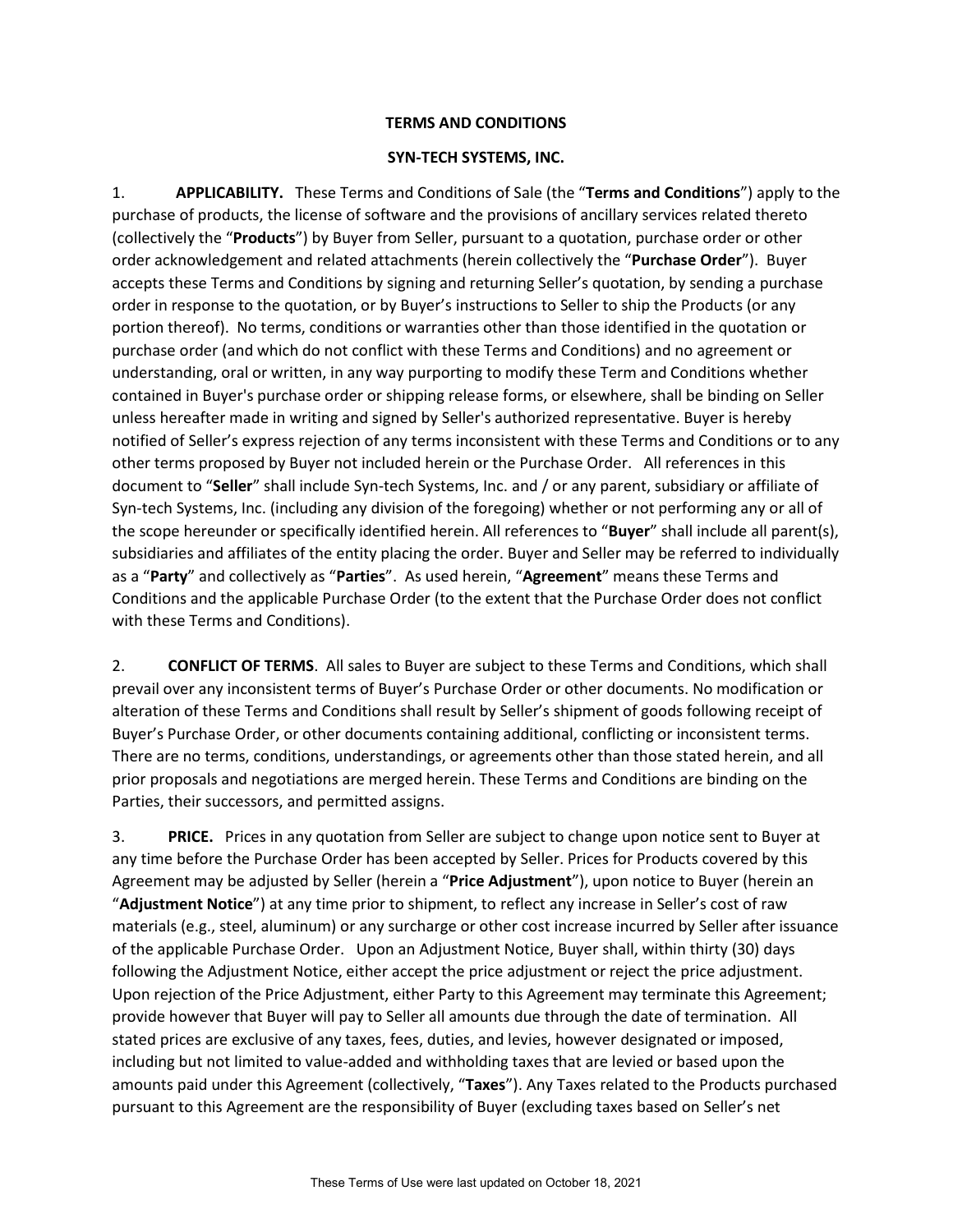income), unless Buyer presents an exemption certificate acceptable to Seller and the applicable taxing authorities. If possible, Seller will bill Taxes as a separate item on the invoice presented to Buyer. If any exemption certificate presented by Buyer is held to be invalid, then Buyer will pay Seller the amount of the Tax and any penalties and interest related thereto.

4. **INVOICE; PAYMENT.** Seller shall be entitled to invoice Buyer upon the earlier to occur of (i) shipment of the Products or (ii) completion of services relating thereto (as applicable). Without in any way limiting the terms of the immediately preceding sentence, payment of license fees and of services relating to FMLIve (and whether such are one-time (non-recurring) fees or annually recurring fees) shall be paid upon the shipment of the Products (FMUs). Unless otherwise set forth in the Purchase Order, Buyer will pay all invoiced amounts within thirty (30) days following the date of Seller's invoice. Unpaid amounts will accrue interest at a rate equal to the lesser of one and one-half percent (1.5%) per month and the maximum rate permitted by applicable law, from due date until paid, plus Seller's reasonable attorney fees, costs and expenses of collection. Seller reserves all other rights granted to a seller under the Uniform Commercial Code ("**UCC**") for Buyer's failure to pay for the Products or any other breach by Buyer of these Terms and Conditions. In addition to all other remedies available to Seller (which Seller does not waive by the exercise of any rights hereunder), Seller may suspend the delivery of any Products if Buyer fails to pay any amounts when due and the failure continues for five (5) days following Buyer's receipt of notice thereof. Buyer may not withhold payment of any amounts due and payable as a set-off of any claim or dispute with Seller, regardless of whether relating to Seller's breach, bankruptcy, or otherwise.

5. **DELIVERY.** All delivery dates are approximate. Seller will use commercially reasonable efforts to fill orders according to the delivery dates acknowledged by Seller. Delivery may be made in installments. Default or delay by Seller in shipping or delivering the whole or any part or installment of the goods or services under this contract shall not affect any other portion thereof. In no event shall Seller be liable for any claims for labor or for any special, indirect, incidental, or consequential damages including, but not limited to, demurrage charges, cost of shipment, downtime, lost profits (whether direct or indirect), lost sales, or any other damages resulting from delay in delivery.

6. **SHIPMENT AND RISK OF LOSS**. Unless otherwise agreed in writing, Seller may, in its sole discretion, select the shipping method, the carrier and the applicable freight charges. Title to the Products and risk of loss to the Products shall pass to the Buyer at the point of shipment from Seller's facility, whether freight prepaid or freight collect to destination, regardless of which party selects the carrier and arranges the freight charges or particulars of shipment. Risk of loss for damage or delay in transit shall be borne by Buyer. Buyer shall file and pursue any claims directly with the carrier related to loss, damage or delay in transit, and Buyer shall not assert such claims against Seller or deduct from amounts owing to Seller.

7. **WARRANTY; ADDITIONAL MAINTENANCE SERVICES**. Seller provides a manufacturer's warranty covering Seller's products and services for either fifteen (15) months from the date of shipment or for twelve (12) months from the date of installation, whichever period ends first (the "**Covered Period**"). At the conclusion of the Covered Period, the parties may agree to implement a maintenance plan at a grade determined by Buyer.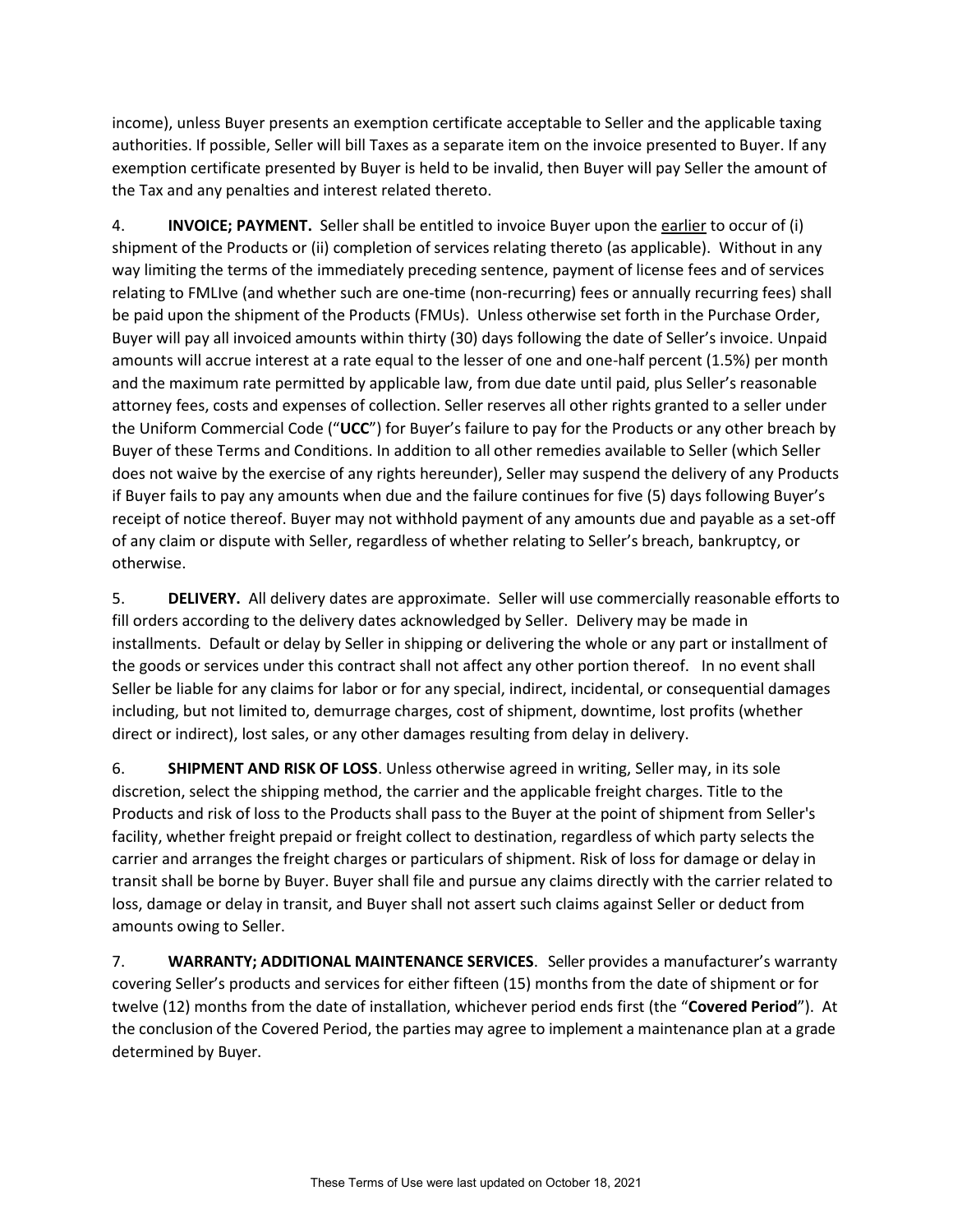#### 8. **LICENSE GRANTS.**

By Seller. Subject to the terms and conditions of this Agreement and the End User License Agreement (herein the "**EULA**") which must be accepted by Buyer prior to access to the Seller's Software Applications and prior to use of the Products, and during the term only, Seller will grant to Buyer and Buyer accepts from Seller, a non-exclusive, non-transferable, non- assignable, worldwide right and license to access and use: (a) the Software Application(s), along with all associated database and other applications that are used to support the functionality of such Software Applications; (b) the server(s) on which Seller has installed the Software Applications for Buyer's use (herein the "**Host Server**") and (c) the intellectual property, including software and applications that are included as part of the equipment comprising the Products (herein the "**Equipment Software**") (the equipment, the Equipment Software, the Host Server and the Software Applications, being herein collectively referred to as the "**System**"); (c) any then-current published guides for the Software ("**Documentation**"); and (d) all equipment and connections maintained by Seller or its hosting subcontractor solely to allow Buyer to access the System and the Documentation (collectively with the System and the Documentation, the "**Service**") in order to enable Buyer to upload, manage, process, and distribute certain information and data related to Buyer's fuel utilization, inventories and fleet management data.

By Buyer. Subject to the terms and conditions of this Agreement, Buyer hereby grants to Seller, and Seller hereby accepts from Buyer, a non-transferable, royalty-free license, during the term of this Agreement to reproduce, translate, encode, publish, use, modify, display, perform and distribute the Customer Data (defined below) for the purpose of providing the Service to Buyer and fulfilling Seller's obligations under this Agreement.

#### 9. **RESTRICTIONS.**

a. Buyer may use and reproduce the Documentation for its own internal use only provided that all titles, trademarks, trade names, copyright, restricted rights, and other proprietary notices of Seller areretained.

b. Buyer shall use the System only for its intended purpose. Buyer shall not directly or indirectly, nor permit any party to, do any of the following: (i) copy, modify, create derivative works of, publish, sublicense, sell, market or distribute the System; (ii) reverse engineer, decompile, disassemble or otherwise attempt to gain access to the source code form of the System; (iii) use the System or associated documentation in violation of export control laws and regulations; (iv) remove any proprietary notices from the System, the Documentation or any other Seller materials furnished or made available hereunder; (v) access the System in order to  $(x)$  build a competitive product or service, or  $(y)$  copy any features, functions or graphics of the System; (vi) make the System available to anyone other than user authorized by Seller; (vii) sell, resell, rent or lease the System, including,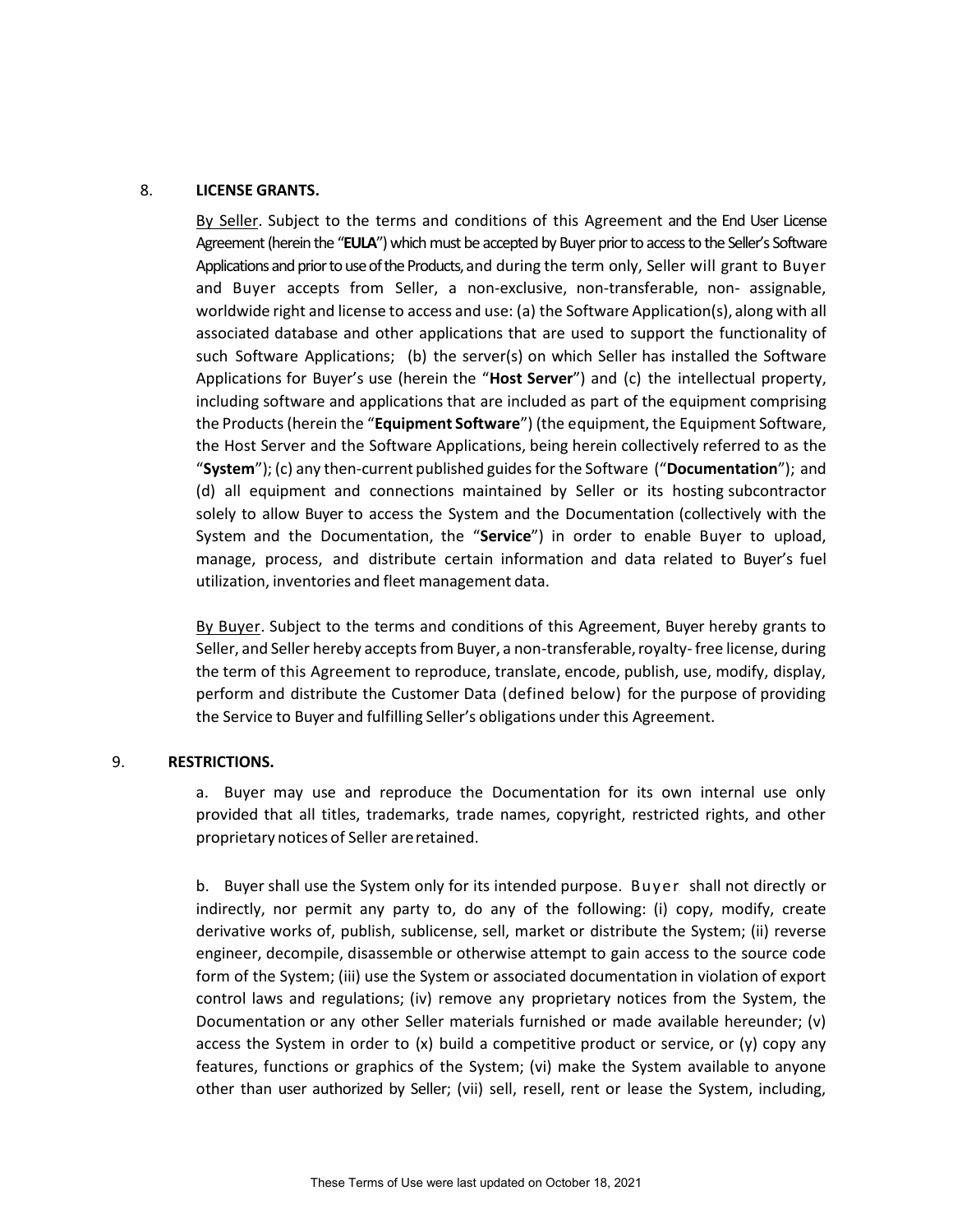without limitation, use the System on a service bureau or time sharing basis or otherwise for the benefit of a third party; (viii) use the System to store or transmit infringing, libelous, or otherwise unlawful or tortious material, or to store or transmit material in violation of third-party privacy rights; (ix) use the System to store or transmit malicious code; (x) interfere with or disrupt the integrity or performance of the System or any data contained therein; (xi) attempt to gain unauthorized access to the System or their related data, systems or networks; (xii) publish or disclose to third parties any evaluation of the System without Seller's prior written consent; (xiii) publish or disclose to third parties any data or information on Buyer's results from using the System, without Seller's prior written consent; or (ix) perform vulnerability, load or any other test of the System without Seller's prior written consent.

### 10. **NO LICENSE.**

(a) If software is provided by Seller under the Agreement, Buyer agrees that the software may only be used in accordance with the terms and conditions of these Terms and Conditions and the EULA which must be agreed to by Buyer in order to access Seller's software products and in order to use the Products. Except as otherwise provided herein and in the EULA, the sale of the Products will not confer upon Buyer any license, express or implied, under any patents, trademarks, trade names, or other proprietary rights owned or controlled by Seller, its subsidiaries, affiliates, or suppliers; it being specifically understood and agreed that all the rights are reserved to Seller, its subsidiaries, affiliates, or suppliers. Without limiting the foregoing, Buyer will not, without Seller's prior written consent, use any trademark or trade name of Seller in connection with any the Products, other than with respect to the resale of the Products pre-marked or packaged by or on behalf of Seller.

(b) Buyer agrees not to directly or indirectly decompile, disassemble, reverse engineer or otherwise derive the source code for the System or any applicable software. If Buyer is a U.S. Government agency, Buyer acknowledges that the software licensed under the Agreement is a commercial item that has been developed at private expense and not under a Government contract. The Government's rights' relating to the software are limited to those rights applicable to Buyer's as set forth herein and is binding on Government users in accordance with Federal Acquisition Regulation 48 C.F.R. Section 12.212 for non-defense agencies and/or Defense FAR Supplement 48 C.F.R. Section 227.7202-1 for defense agencies.

11. **FM LIVE SERVICES.** Subject to the terms and conditions of this Agreement and the EULA, Buyer does hereby agree to license the software associated with the Products and including FM Live software (herein the "**Software Applications**") and to acquire cloud based hosting as such are described in the Purchase Order and shall pay the fees as set forth in the Purchase Order (herein collectively the "**Software Fees"**).

### 12. **OWNERSHIP.**

**a. OWNERSHIP OF SYSTEM.** As between the parties, Seller shall retain all title, copyright and IP Rights in the System, Documentation, and improvements thereto. Buyer does not acquire any right, express or implied, in the System or Documentation other than those specified in this Agreement or the EULA agreed upon by Buyer. For purposes of this Agreement, "**IP Rights**" means all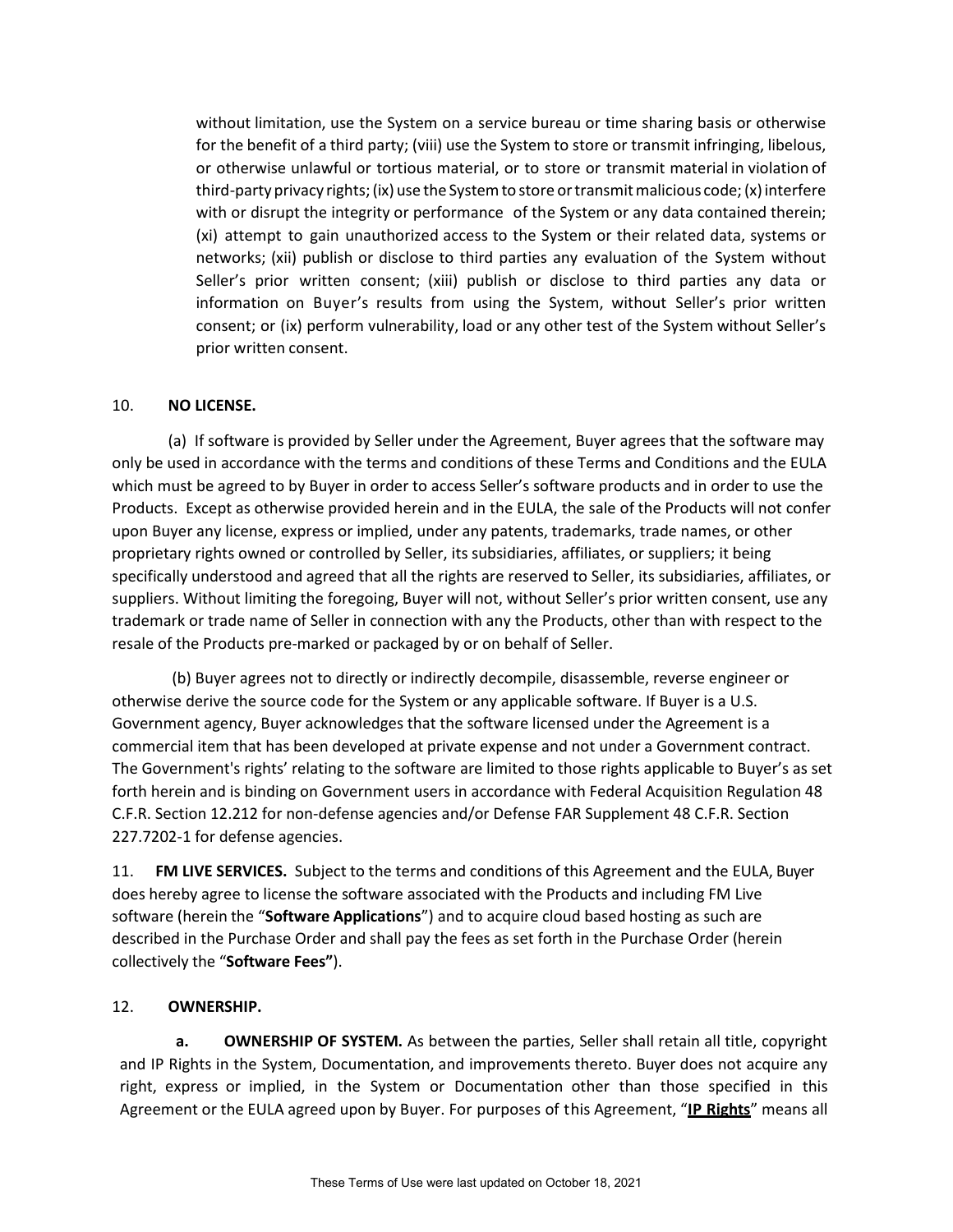forms of intellectual property rights and protections throughout the world, including, but not limited to, any (a) patents (including any patent applications, together with all reissuances, continuations, continuations-in-part, revisions, extensions and reexaminations thereof); (b) copyrights; (c) Internet domain names, trademarks, service marks, and trade dress, together with all goodwill associated therewith; (d) trade secrets; (e) rights in databases and designs (ornamental or otherwise); (f) moral rights, rights of privacy, rights of publicity and similar rights; and (g) any other proprietary rights and protections, whether currently existing or hereafter developed or acquired, whether published or unpublished, arising under statutory law, common law, or by contract, and whether or not perfected, including all applications, disclosures and registrations with respect thereto**.**

b. **PRODUCT IMPROVEMENT AND RESEARCH.** Notwithstanding anything to the contrary contained in this Agreement, Buyer hereby grants Seller a royalty-free, perpetual, irrevocable right and license to copy, distribute, modify, use, and analyze any Customer Data submitted via the Service for the purpose of improving the System, analyzing usage of the System, developing related products and services or enhancements to the System; provided, however, that all Customer Data shall be treated as Confidential Information as set forth herein.

c. **RETURN OF CUSTOMER DATA.** Upon termination of this Agreement and at the B u y e r ' s request, Seller shall promptly return active Customer Data in Seller's possession to Buyer.

d. **SOFTWARE OR HARDWARE MODIFICATIONS.** Seller shall retain all IP Rights in and to any modifications, enhancements or derivative works to the Software Applications or the Products that contain or use any object code or source code of the Software Application (each a "**Software Modification**"), subject to the license rights granted to Buyer under the EULA. Buyer shall not modify in any way or reverse engineer any Software Application or any software, equipment or other hardware provided by Seller as part of the Products or licensed under the EULA.

f. **USE OF CUSTOMER MARKS.** The parties agree that Seller may use Buyer's logo and/or trade name ("**Customer Marks**") in the user interface of the Software Applications for referential purposes to accurately identify Buyer during the course of the term of this Agreement (the "**Permitted Use**"). Buyer hereby grants to Seller a non-exclusive, non- transferable, revocable, royalty-free license to use Buyer's Marks for the Permitted Use. Seller hereby acknowledges and agrees that all rights, title and interest in and to the Buyer's Customer Marks are and shall remain the exclusive property of Buyer and that any use thereof and goodwill associated therewith shall insure solely to the benefit of Buyer.

g. Subject to the terms and conditions of this Agreement, Buyer does hereby agree to license the Software Applications pursuant to the EULA to be agreed upon by Buyer prior to uploading or downloading of such Software Applications and to acquire cloud based hosting as such is set forth in the Purchase Order.

13. **CUSTOMER DATA; OWNERSHIP OF CUSTOMER DATA; INDEMNIFICATION BY CUSTOMER.** In Seller's implementation of the Products, Seller may have access to Customer Data (as herein after defined) to be used in conjunction with the Products. Seller acknowledges and agrees that, as between the parties (but subject to the Licenses granted herein and in the EULA), Buyer owns all right, title, and interest in and to the Customer Data, including all IP Rights in and to such Customer Data,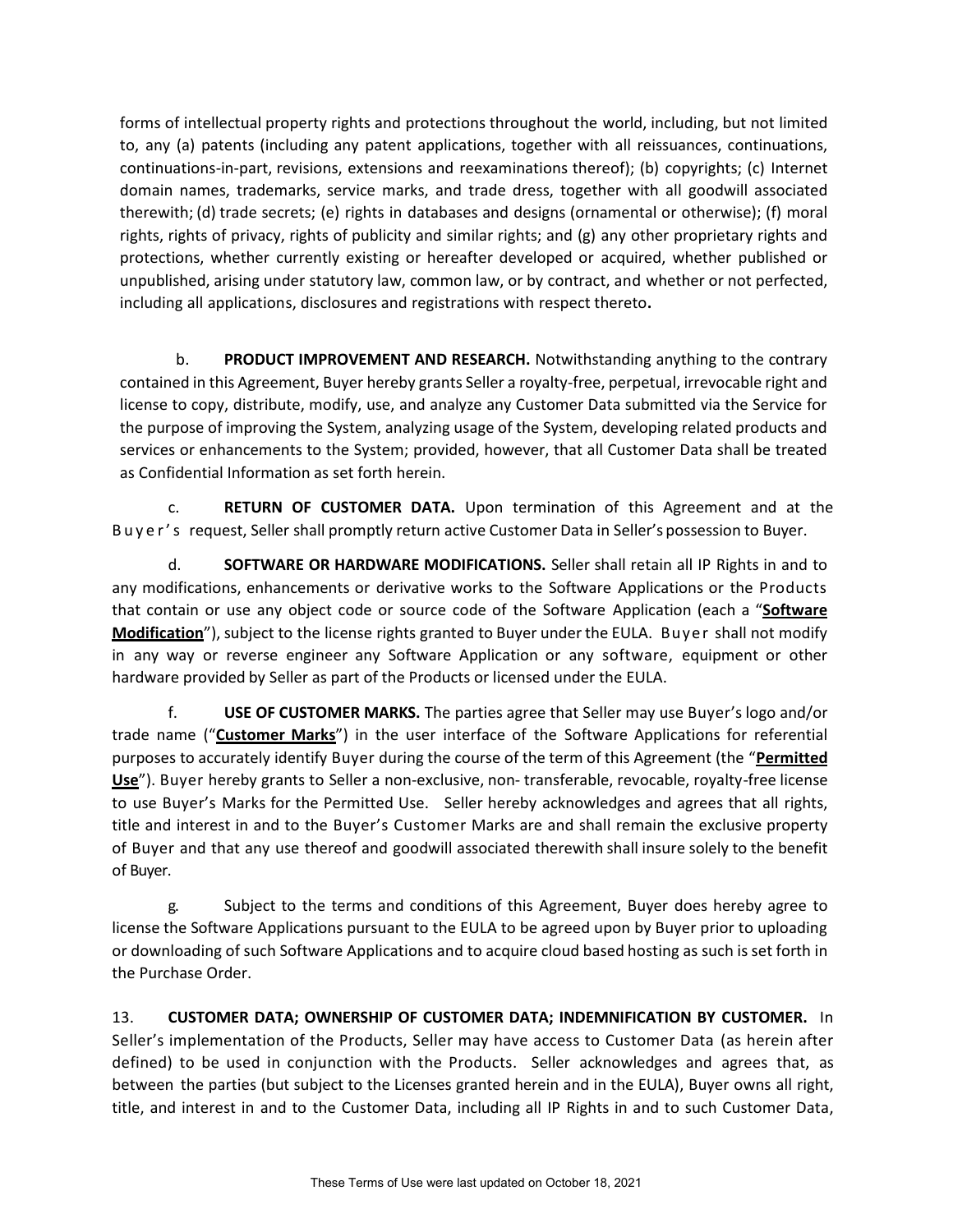irrespective of whether such Customer Data is stored via the Service or in any database created using the Service. As used herein, the term "**Customer Data**" means and refers to all of the data and other information provided by the Buyer to Seller or which is used within the System. Buyer shall indemnify, defend and hold harmless Seller from and against any and all claims, suits, actions, or other proceedings for any personal injury or any other loss or damage (including reasonable attorney's fees) brought by third parties against Sellerto the extent: (a) based on or arising from any claim thatthe Customer Data, or the use thereof in accordance with this Agreement, infringes or constitutes a wrongful use of any third party's IP Rights, or any right of publicity or privacy, or is fraudulent, deceptive, libelous or defamatory; or (b) caused by, relating to or arising out of the unlawful activity, deceptive or unfair trade practices, gross negligence or willful misconduct of Buyer in connection with the subject matter of this Agreement.

#### 14. **REPRESENTATIONS AND WARRANTIES.**

#### **a. SELLER WARRANTIES. Seller represents and warrants to Buyer that:**

i. Seller has the corporate power and authority to enter into this Agreement;

ii. Seller is the owner of or licensee of all rights necessary and appropriate to grant the rights hereunder;

iii. Seller will not violate any agreements with any third party as a result of performing its obligations under this Agreement; and

iv. the Documentation shall be sufficient to allow a user qualified in the subject matter of the application to use the System.

### **b. BUYER WARRANTIES. Buyer represents and warrants to Seller that:**

i. Buyer has the corporate power and authority to enter into this Agreement;

ii. Buyer is the owner of or licensee of all rights in the Customer Data as necessary and appropriate to grant the rights hereunder;

iii. Buyershall not use the Service in any mannerthat is deceptive, unlawful, or otherwise in violation of any law;

iv. Buyer will not violate any agreements with any third party as a result of performing its obligations under this Agreement; and

v. There are neither pending nor threatened, nor to the best of Buyer's knowledge, contemplated, any suits, proceedings, actions, or claims which would materially affect or limit the rights granted to Seller under this Agreement.

15. **LIMITATION OF LIABILITY. NEITHER PARTY WILL BE LIABLE FOR ANY INDIRECT OR CONSEQUENTIAL DAMAGES, INCLUDING WITHOUT LIMITATION, LOST PROFITS, LOSS OF DATA, COSTS OF PROCUREMENT OF SUBSTITUTE GOODSOR SERVICES, LOST SAVINGS,OR ANY INCIDENTAL, SPECIAL, OR OTHER ECONOMIC CONSEQUENTIAL DAMAGES, EVEN IF EITHER PARTY IS INFORMED OF THEIR POSSIBILITY (SOME JURISDICTIONS DO NOT ALLOW THE EXCLUSION OR LIMITATION OF INCIDENTAL OR CONSEQUENTIAL DAMAGES, SO THE ABOVE EXCLUSION OR LIMITATION MAYNOT APPLY). NOTWITHSTANDING THE ABOVE, BUYER SHALL BE AND REMAIN LIAIBLE FOR ANY AND ALL**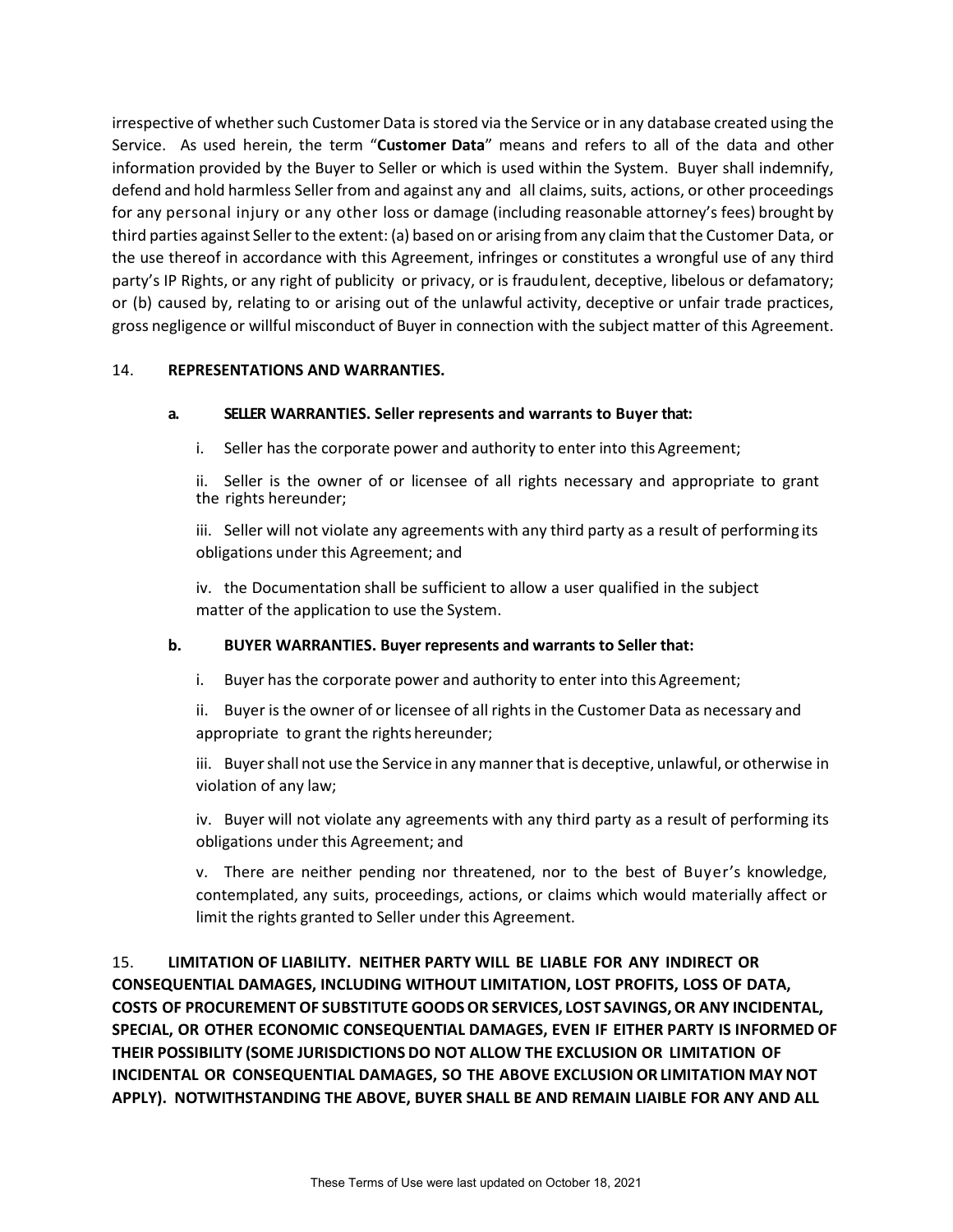**AMOUNTS DUE AND OWING UNDER THIS AGREEMENT FOR EQUIPMENT PURCHASED AND SERVICES PROVIDED OR RENDERED. IN ADDITIONTOANYOTHER LIMITATION OF LIABILITY CONTAINED HEREIN, SELLER'S MAXIMUM LIABILITY ARISING OUT OF OR IN ANY WAY CONNECTED TO THIS AGREEMENT SHALL NOT EXCEED THE AMOUNT PAID TO SELLER BY BUYER DURING THE TWELVE (12) MONTH PERIOD IMMEDIATELY PRECEDING SUCH CLAIM.** 

16. **DISCLAIMER. EXCEPT AS OTHERWISE EXPRESSLY SET FORTH IN THIS AGREEMENT, SELLER MAKES NO EXPRESS OR IMPLIED WARRANTIES WITH RESPECT TO THE SERVICE, AND SELLER DISCLAIMS ALL EXPRESS WARRANTIES AND IMPLIED WARRANTIES, INCLUDING WITHOUT LIMITATION, WARRANTIES OF MERCHANTABILITY, FITNESS FOR A PARTICULAR PURPOSE AND NON-INFRINGEMENT UNDER THE UCC. SELLER DOES NOT WARRANT THAT THE OPERATION OF THE SERVICE WILL MEET BUYER'S SPECIFIC REQUIREMENTS.**

17. **CHANGES.** In the event that the price of the Products to be purchased under this Agreement (as set forth in a proposal to Buyer or as set forth in the Purchase Order) was based upon receipt of discounts received due to the volume of units of Product (herein "**Units**") to be acquired by Buyer under this Agreement and, if the number of Units actually acquired by Buyer during the time period contemplated by the Purchase Order is less than the number of Units used to attain the such discounts, then, in such event, Buyer shall pay to Seller the amount of the discount received by Buyer for the Products actually delivered by Seller and all pricing for future Products or Units shall be based upon nondiscounted pricing.

18. **CELLULAR SERVICES**. In the event that the Purchase Order provides for cellular services, the terms and conditions set forth in the Cellular Addendum attached hereto as **Exhibit A**, shall apply to and be a part of this Agreement.

19. **TERM AND TERMINATION.** This Agreementshall be effective upon the Purchase Order acceptance and shall continue until the later to occur of (i) the time period set forth in the Purchase Order or (ii) completion of the requirements of the Purchase Order.

With respect to the provision by Seller of licensed software or ongoing services which are set forth in the Purchase Order, Seller will give Buyer notice (the "**Notice**") no less than thirty (30) days prior to the expiration of the term of Buyer's use stating the renewal period (herein the "**Renewal Term**") and the price of the software license and/or services during such Renewal Term. Unless Buyer gives notice to Seller, within thirty (30) days following the Notice, that Buyer desires to terminate Buyers license and/or future services, such license or services shall continue as set forth in the Notice. During each Renewal Term, Buyer shall pay the fees required herein as such may be increased and disclosed in the Renewal Notice.

This Agreement may be terminated as follows:

a. For Breach. Either party will have the right to terminate this Agreement for breach of any material term or condition of this Agreement and failure to cure such breach within thirty (30) days after written notice.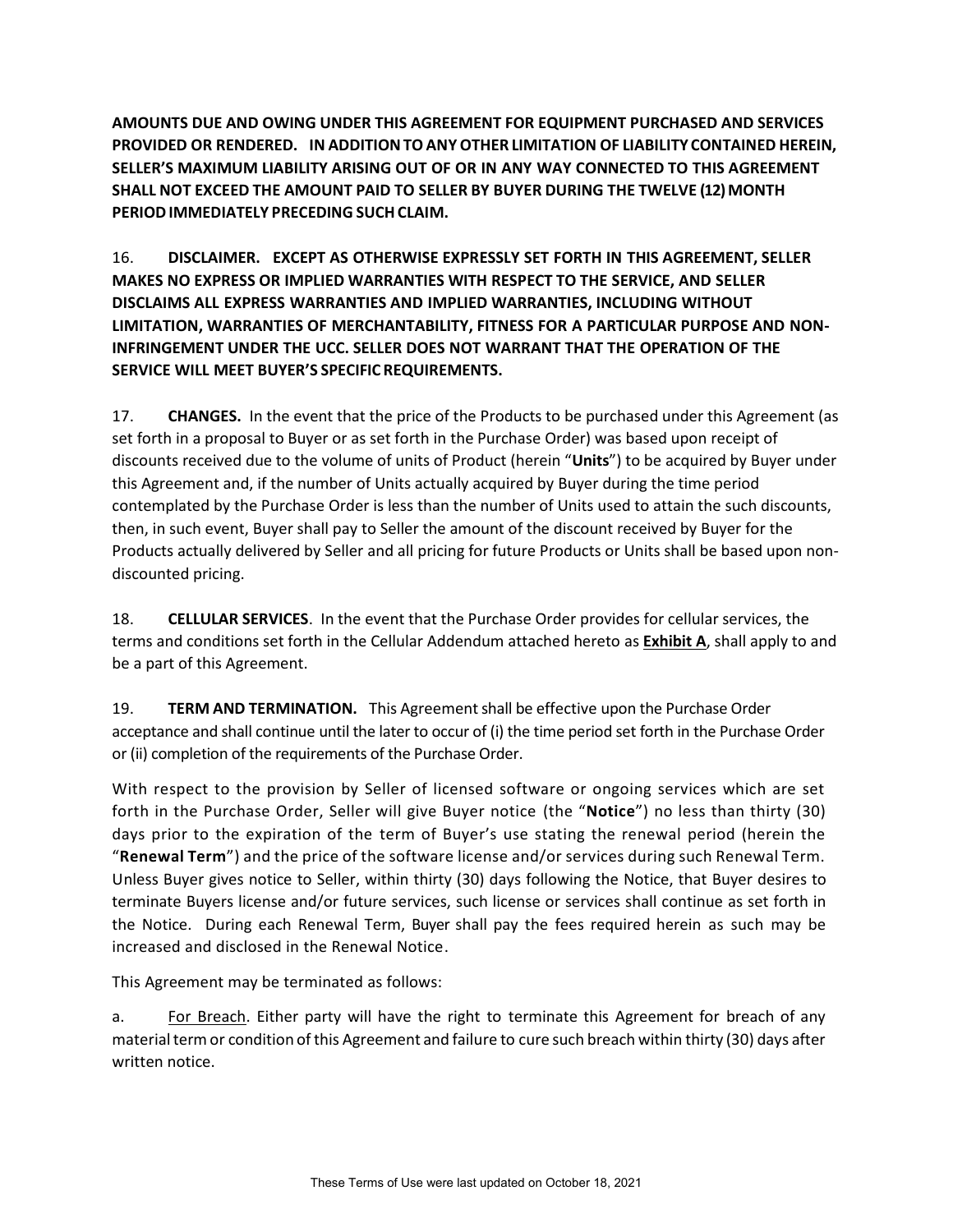b. For Insolvency. Either party may terminate this agreement upon written notice if: (a) the other party becomes insolvent, or voluntary or involuntary proceedings are instituted by or against such other party under any federal, state, or foreign bankruptcy or insolvency laws, and, in the case of involuntary proceedings commenced against such party, such proceedings are not terminated within sixty (60) days; (b) if the other party makes an assignment for the benefit of creditors; if the other party ceases to operate as a going concern; or (c) if a receiver is appointed for such other party.

c. For Convenience. Either party may terminate this Agreement for convenience upon Thirty (30) days written notice to the other party. In the event of a termination for convenience by either party, Buyer shall pay any amount due to the date of termination and Buyers shall receive a refund a prepaid software license fees. All other amounts paid to Seller shall be retained by Seller.

In addition to any other obligations of the parties set forth herein, upon expiration or termination of this Agreement each party shall promptly return or destroy the Confidential Information (as defined herein below) of the other party.

### 20. **CONFIDENTIAL INFORMATION.**

**a. DEFINITION.** As used in this Agreement, the term "**Confidential Information**" shall mean any and all information prepared or delivered to the receiving party by the disclosing party or its representatives(including information or data received by the disclosing party from a third party and as to which the disclosing party has confidentiality obligations), that (a) is marked or designated by the disclosing party as "confidential" or "proprietary;" (b) is disclosed orally or visually provided that such information is identified at the time of such disclosure as proprietary or confidential, and that within thirty (30) days thereafter a written summary of such oral and visual disclosure bearing the aforesaid type of label or legend, is provided to the receiving party; or (c) is known to the receiving party, orshould be known to a reasonable person given the facts and circumstances of the disclosure, as being treated as confidential or proprietary by the disclosing party. Seller's Confidential Information includes the amount of the consideration paid by Buyer to Seller pursuant to this Agreement. For the avoidance of doubt all Customer Data shall, at all times, constitute the Confidential Information of Buyer, except for such Customer Data that Buyer chooses to make generally available to Third Party Users via the Service ("**Shared Data**"). For the avoidance of doubt, the Parties acknowledge and agree that Seller shall have no liability with respect to such Third Party Users' access to or use of Shared Data and Buyer shall be solely responsible for the actions of all Third Party Users with respect to their use of the Service or any Shared Data.

**b. OBLIGATIONS.** Each Party acknowledges that it may have access to Confidential Information of the other Party. Each Party agrees to keep the Confidential Information of the other Party confidential and to take all reasonable precautions, at least to the same degree of care and precautions the recipient would take to protect the confidential nature of its own information, not to disclose, copy, distribute or otherwise disseminate the Confidential Information to any third parties. The receiving party may disclose the Confidential Information only to those employees, agents and subcontractors who have a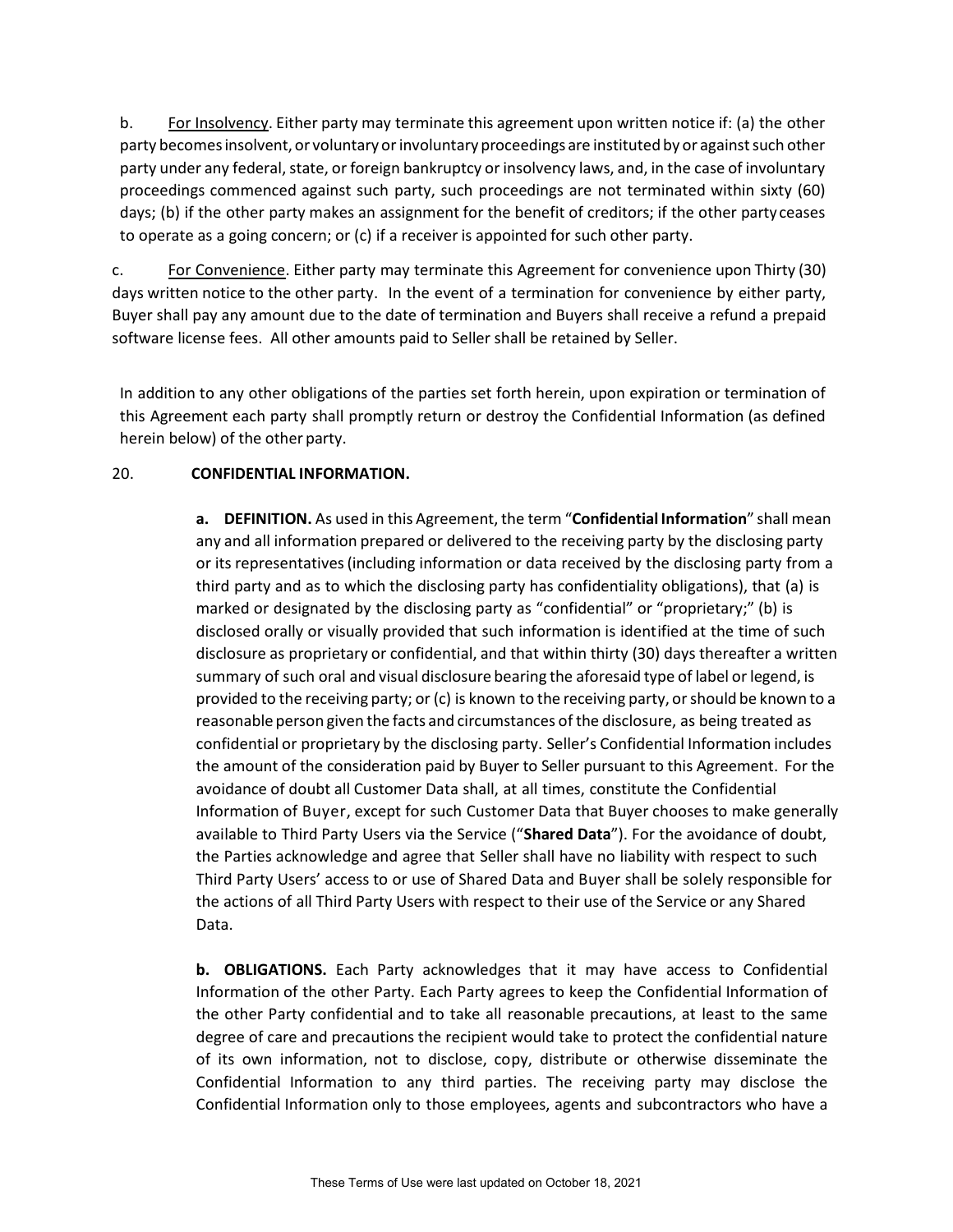legitimate business reason to have such access for purposes of performing its obligations under this Agreement, and are subject to the requirement to abide by a non- disclosure agreement substantially similar to this Agreement'snon-disclosure obligations.

**c. EXCLUSIONS.** Except for Customer Data, the obligations of this Section shall not apply to information (a) which is published or available to the public other than by breach of this Agreement; (b) otherwise rightfully received by the non-disclosing party from a third party without obligations of confidentiality; (c) independently developed by the nondisclosing party's employees having no access to the disclosed information; (d) known to the non-disclosing party before receiving the Confidential Information from the disclosing party under this or any prior agreement of the parties; (e) disclosed by the disclosing party to a third party without restrictions; (f) is disclosed under operation of law; or  $(g)$  is disclosed by recipient with discloser's prior written approval.

d. **INJUNCTIVE RELIEF.** Each Party acknowledges and agrees that the other Party would be irreparably harmed if any Confidential Information of the disclosing party were to be disclosed to third parties, or if any use were to be made of such Confidential Information other than that permitted under this Agreement, and further agrees that the disclosing party shall have the right to seek injunctive relief upon any violation or threatened violation of the terms of this Section, in addition to all other rights and remedies available at law or in equity, without having to post a bond or othersecurity.

e. **RETURN OF CONFIDENTIAL INFORMATION.** Except as otherwise set forth or contemplated in Section 3.3 above, upon the termination, cancellation or expiration of this Agreement for any reason and upon the request of Customer, all Confidential Information, together with any copies that may be authorized herein, shall be returned to Customer or, if requested by Customer, certified destroyed by Syntech.

21. **FORCE MAJEURE.** Except for the payment of money, neither Party shall be liable for any delays in the performance of any of its obligations hereunder due to causes beyond its reasonable control, including, but not limited to, performance issues, lack of materials or services, quarantine or isolation mandates or other issues resulting directly or indirectly from the COVID-19 (aka "coronavirus") pandemic or any future pandemic, acts of God or public enemy, war, terrorism, riot, embargoes, acts of civil or military authorities(including, but not limited to delaysin permitting or other required approvals), fire, floods, earthquakes, strikes, or inability to obtain any material or services government requirement, acts or omissions of carriers, or other causes beyond the reasonable control of such party (each such event is a "**Force Majeure Event**") provided that such Party gives prompt written notice thereof to the other Party. The time for performance will be extended for a period equal to the duration of the Force Majeure Event. Notwithstanding the above, if Seller cannot perform its obligations under this Agreement due to a Force Majeure event, then Buyer will not be liable for fees or payment of money which relate to the obligations not yet performed as a result of the Force Majeure Event.

22. **COMPLIANCE.** Each party will comply with all applicable laws, regulations, and ordinances, and Buyer will comply with the export and import laws and regulations in effect as of the date of shipment of the Products of any country involved in the transactions contemplated by the Agreement.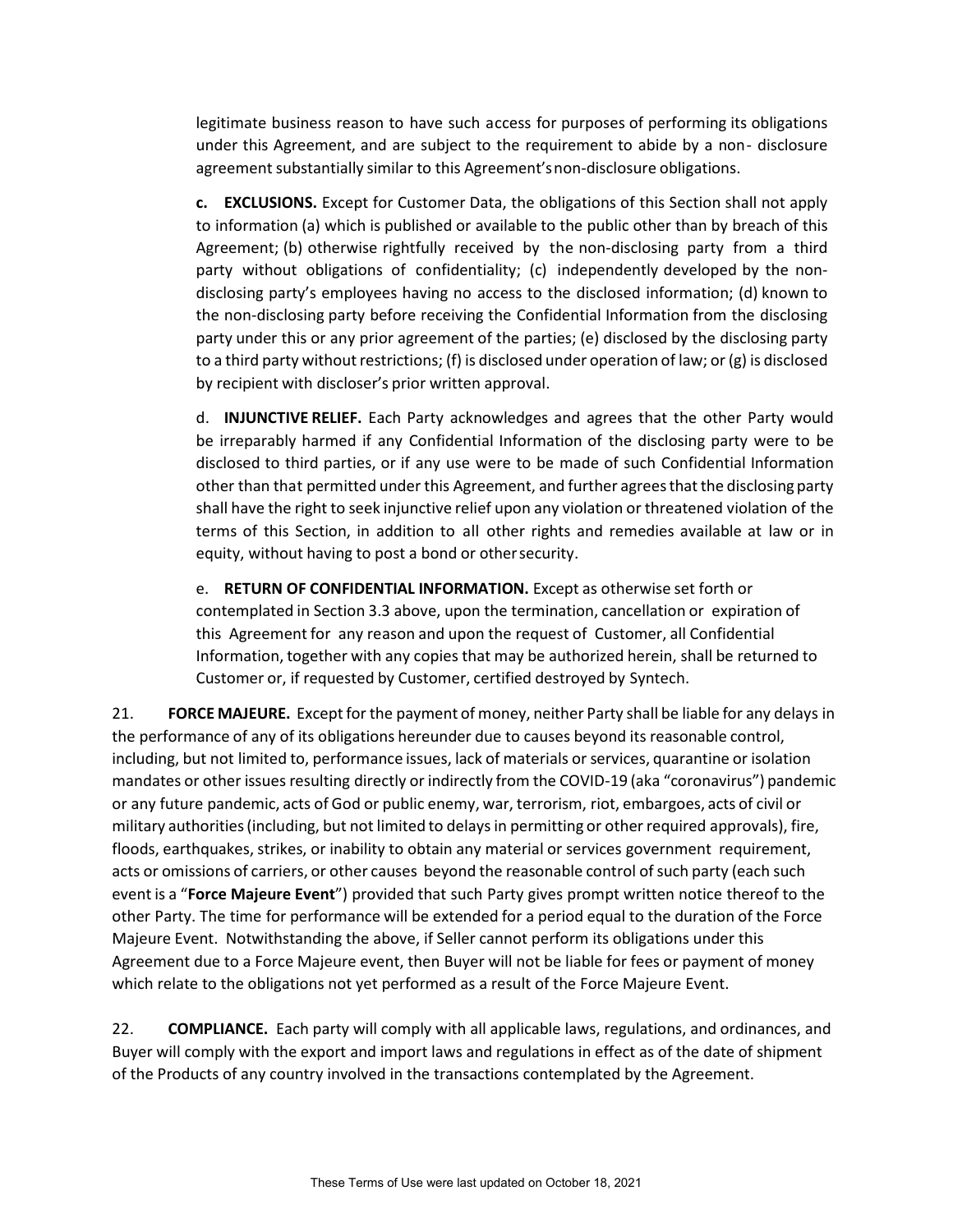23. **GOVERNING LAW; VENUE; DISPUTE RESOLUTION.** All matters arising out of or relating to this Agreement are governed by and construed in accordance with the internal laws of the State of Florida without giving effect to any choice or conflict of law provision or rule (whether of the State of Florida or any other jurisdiction) that would cause the application of the laws of any jurisdiction other than those of the State of Florida. Any legal suit, action or proceeding arising out of or relating to this Agreement will be instituted in the federal or State courts located in the City of Tallahassee, Florida. Each party irrevocably submits to the exclusive jurisdiction of the courts in any the suit, action or proceeding.

Any controversy or claim arising out of or relating to this Agreement, or the breach thereof, shall be settled by arbitration administered by the American Arbitration Association in accordance with its Commercial Arbitration Rules, and judgment on the award rendered by the arbitrator(s) may be entered in any court having jurisdiction thereof. The place of arbitration shall be Tallahassee, Florida. Notwithstanding the above, nothing in this Agreement shall be deemed as preventing a party from seeking injunctive relief (or any other provisional remedy) from any court having jurisdiction over the parties and the subject matter of the dispute as necessary to protect that party's name, proprietary information, trade secrets, know-how, or any other intellectual property or proprietary rights.

24. **TAXES.** The compensation, fees and costs (the "**Compensation**") set forth in the Purchase Order does not include taxes; if Seller is required to pay or remit sales, use, or other taxes based on the Compensation or based upon the Products provided pursuant to this Agreement then such taxes shall be billed to and paid by Buyer; provided however, that this Section shall not apply to taxes based on Seller's income or revenues.

25. **FAILURE OF PAYMENT**. If Buyer fails to make payment in full or in part when due or refuses to pay any applicable price increases or surcharges, Seller shall have the right to: (i) immediately suspend performance and cancel the unfinished portion of any outstanding orders, (ii) declare all unpaid amounts for the Products delivered (or services performed) immediately due and payable, and (iii) withhold further deliveries. Seller shall have the right to enforce payment of the full purchase price, including any price increase or surcharge, for Products (or services) already delivered or in process. Buyer shall reimburse Seller for all costs of collection, including reasonable attorney's fees, incurred as a result of Buyer's failure to make payments when due.

26. **ASSIGNMENT.** Neither party may assign its rights under this Agreement without the prior written consent of the other party. Any assignment permitted hereunder will be subject to the written consentofthe assignee to all of the terms and provisions of this Agreement. Any attempted assignment in derogation of this section will be null and void. Notwithstanding the foregoing, Seller may, without consent, assign its rights under this Agreement to any person or entity in connection with a merger, acquisition, divestiture, or sale of all or substantially all of its assets.

27. **NO THIRD PARTY RIGHTS**. This Agreement is for the sole and exclusive benefit of the Parties hereto and their permitted successors and assigns. Nothing expressed or referred to in this Agreement will be construed to give any other person any legal or equitable right, remedy or claim under or with respect this Agreement.

28. **INDEPENDENT PARTIES**. Seller and Buyer are independent parties and nothing in this Agreement shall make either party an agent, partner, joint venturer, or legal representative of the other.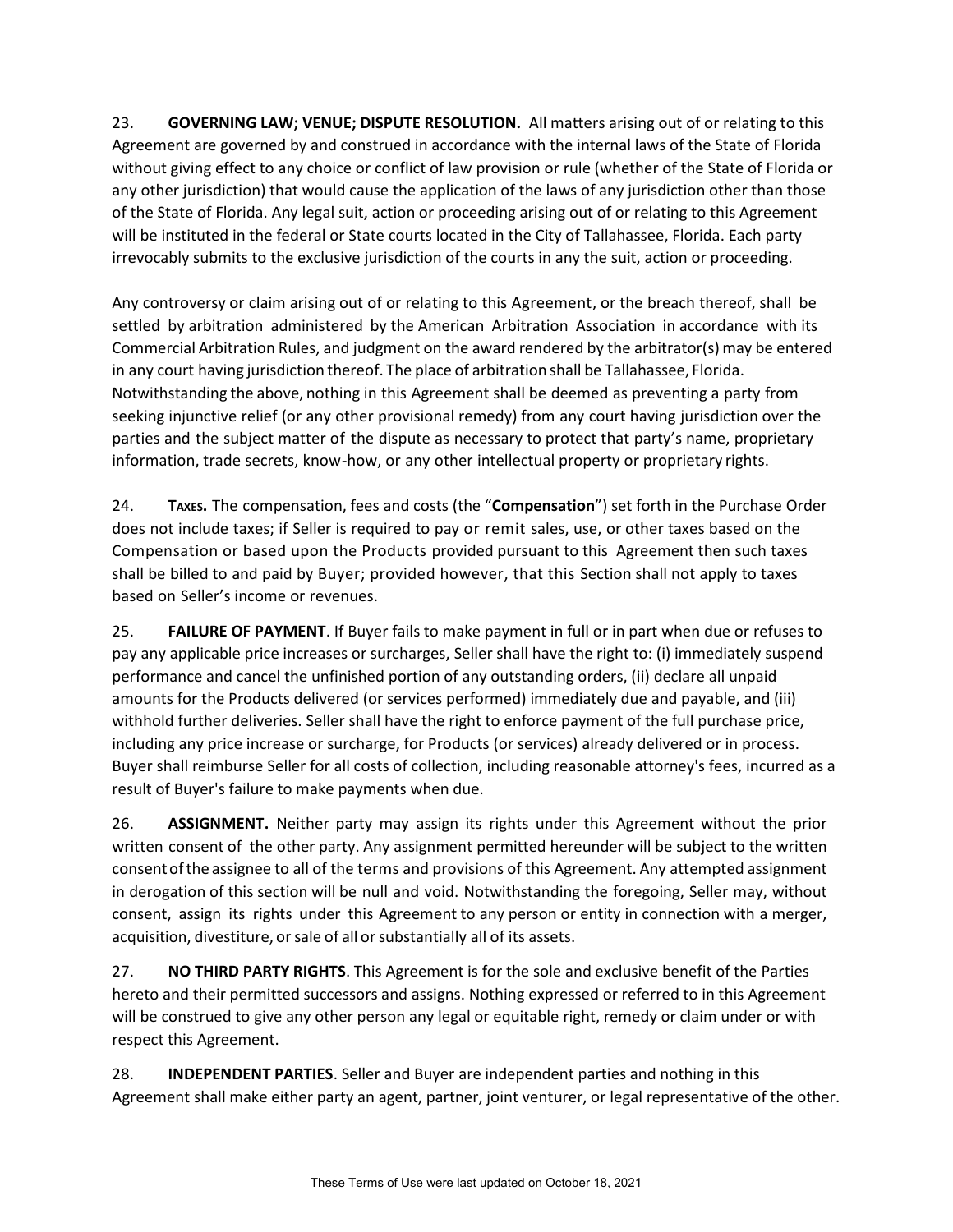29. **HEADINGS**. The section headings contained in these Terms and Conditions are inserted for convenience only and shall not affect in any way the meaning or interpretation of this Agreement.

30. **SEVERABILITY**. If any provision or part of a provision of this Agreement is declared invalid, illegal, or unenforceable under applicable law, the affected provision will be considered omitted or modified to conform to applicable law. The validity, legality, and enforceability of all other remaining provisions or parts of provisions will remain in full force and effect.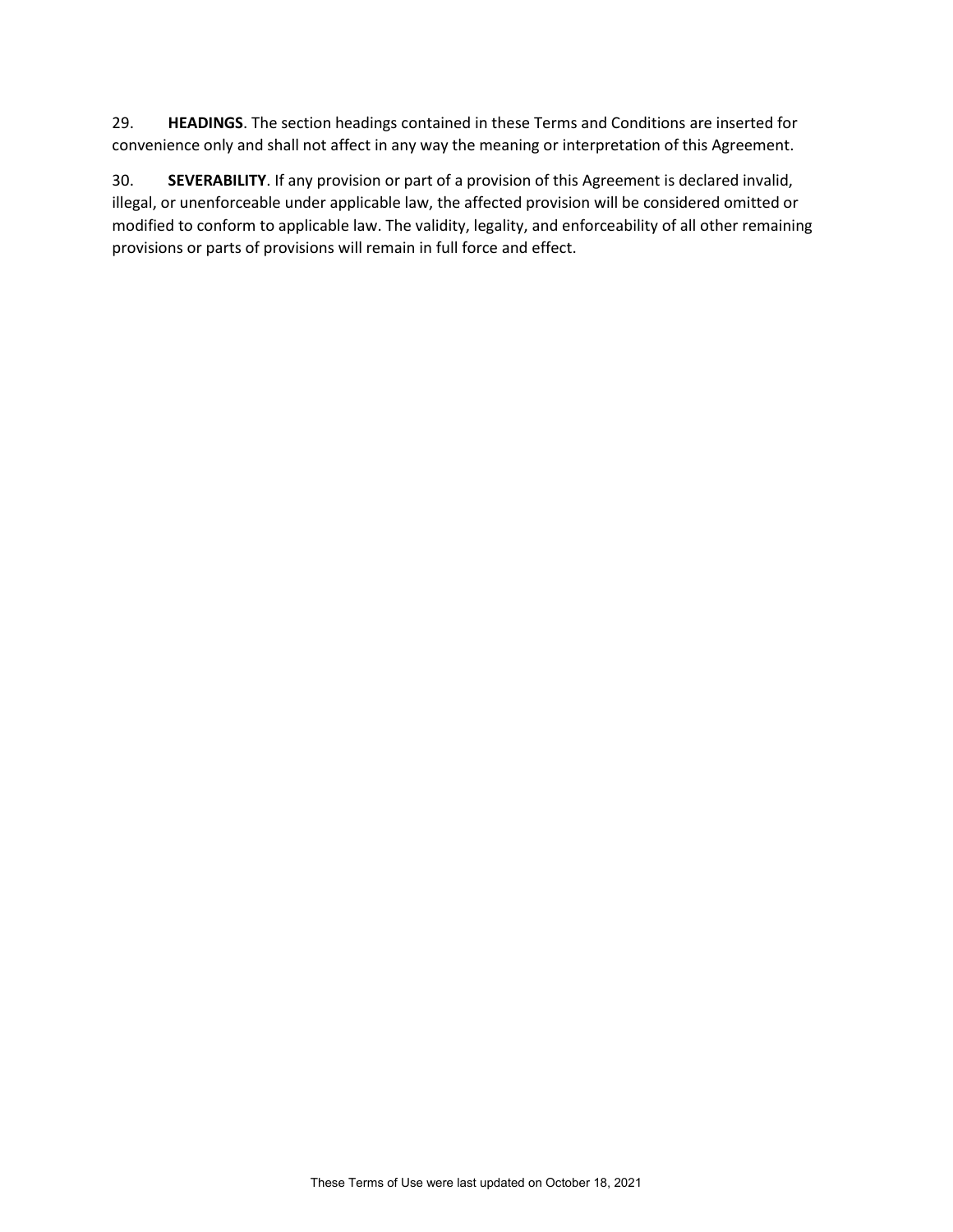## **EXHIBIT A**

### **CELLUAR ADDENDUM**

### **TERMS AND CONDITIONS RELATING TO CELLULAR PLANS AND USAGE**

A. If Buyer has been provided a Cellular Plan, this Addendum shall be applicable and Buyer shall pay the fees and costs associated with Cellular Plan.

#### B. **Terms and Conditions of Cellular Plan and Usage**.

1. **Service Plans**. If Buyer has procured a cellular plan (herein a "**Service Plan**") from Seller pursuant to Part I of this Agreement, the following shall apply:

#### 2. **Definitions**

**"Machine-to-Machine"** shall mean the transmission of data using cellular communication between wireless devices and computer servers or other machines, or between wireless devices, with limited or no manual intervention or supervision.

**"Wireless Equipment"** shall mean any cellular communications device manufactured by Seller or a

third party, and sold to the Buyer by Seller or one of its agents to be used exclusively for Machineto- Machine data transmission.

**"Machine-to-Machine Line"** shall mean the wirelessservice for machine-to-machine transmission for a single piece of wireless equipment.

**"Wireless Service Provider"** shall mean any provider of wireless services (including any Underlying Carrier) that Seller partners with to provide cellular data service to the Buyer for the purpose of Machine-to-Machine data transmission.

#### 3. **Wireless Equipment**.

Buyer has or will purchase the Wireless Equipment from Seller and the Service Plan shall be used exclusively for Machine-to-Machine transmission of data from and to such Wireless Equipment as purchased from Seller.

#### 4. **Buyer Obligation**

Buyer shall ensure, and does hereby represent, and warrant to Seller that all of Buyers employees or agents who have access to the Wireless Equipment for use of the Service Plan, are aware of this Agreement and its terms and conditions, and that each such employee or agent of Buyershall strictly comply with Buyer's obligations under this Agreement and its terms and conditions. If Buyer becomes aware of any violation of its obligations under this Agreement or the terms and conditions hereof, **Buyer shall**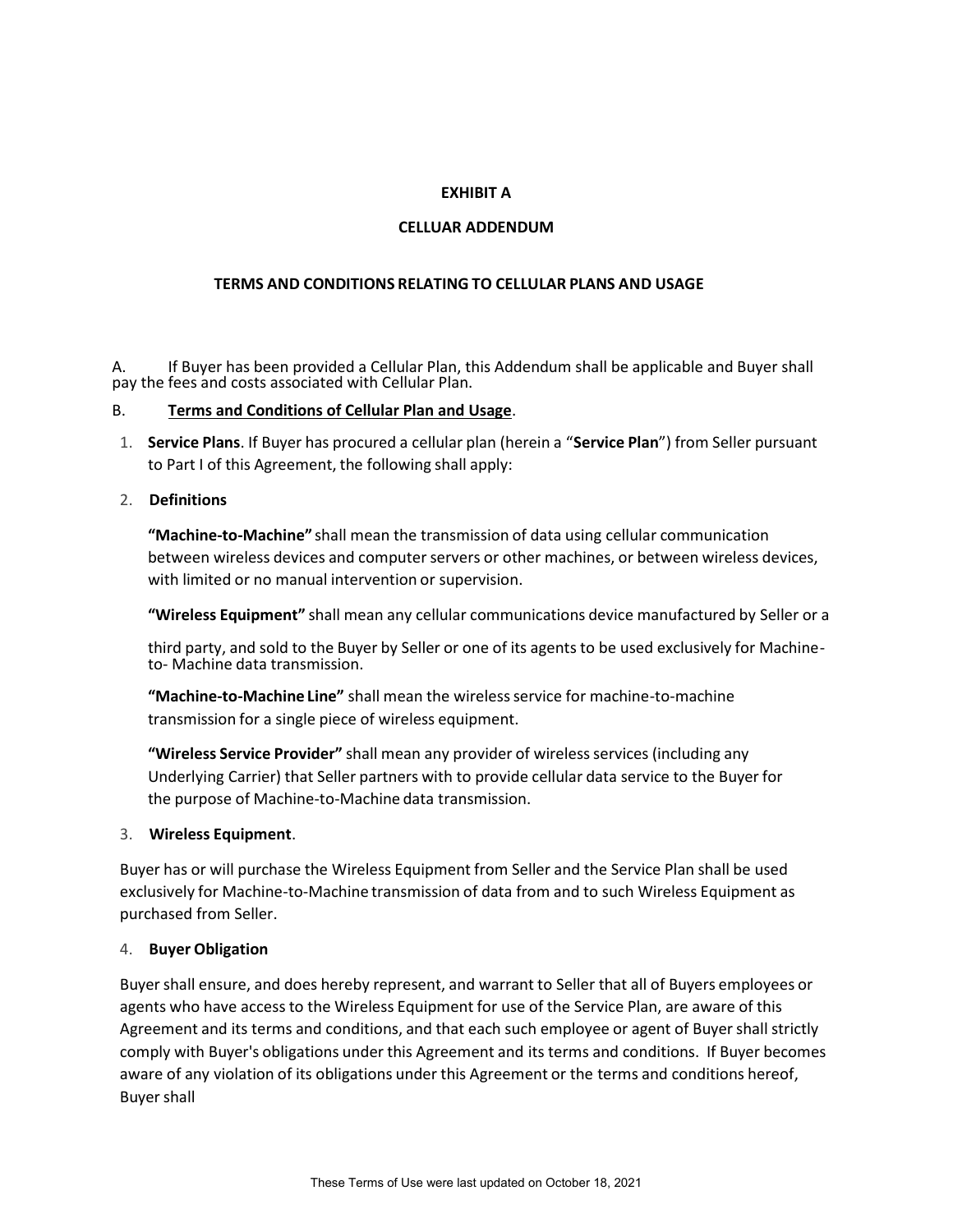immediately notify Seller and shall immediately suspend access to the Service Plan by any employee or agent of Buyer who has violated or who Buyer believes may violate any provisions of this Agreement or its terms and conditions.

# 5. **Service Level and Dependencies**

Buyer acknowledges and agrees that Buyer's use of and access to the Service Plan is dependent upon the Wireless Service Provider continuing to provide and support its network, and Buyer does hereby waive any and all claims against Seller or the Wireless Service Provider resulting from discontinuation or failure by the Wireless Service Provider to support its network. Buyer acknowledgesthat the Service Plan may be interrupted in the event of an interruption of the Wireless Service Provider network, and Buyer waives any and all claims against Seller and the Wireless Service Provider resulting from the same. Buyer further acknowledgesthat the Service Plan is available only within the applicable plan coverage areas, within operating range of wirelesssystems, and with equipment authorized by the Wireless Service Provider to operate on its network. In no way reducing the effectiveness of the waiver set forth above, any failure of Seller or its Wireless Service Provider to perform hereundershall be excused if caused by failure of a third-party wireless or telecommunications provider serving a particular area, power failure, national emergency, interference by any governmental agency, acts of God, strikes, other labor disturbance, severe weather conditions, fire, terrorism, riots, war, earthquakes, or any other causes beyond Seller or its Wireless Service Provider's reasonable control. Notwithstanding the above, Seller will undertake reasonable efforts to ensure that migration of Wireless Service Providers to 4G and 5G networks (and away from 3G networks) will be supported by the Equipment and Software Applications.

# 6. **Relationships**

BUYER EXPRESSLY UNDERSTANDS AND AGREES THAT IT HAS NO CONTRACTUAL RELATIONSHIP WHATSOEVERWITH THE WIRELESS SERVICE PROVIDEROR ITS AFFILIATES OR CONTRACTORS AND THAT BUYER IS NOT A THIRD-PARTY BENEFICIARYOF ANY AGREEMENT BETWEENTHE WIRELESS SERVICE PROVIDER (INCLUDING ANY UNDERLYING

CARRIER) AND SELLER. IN ADDITION, BUYER ACKNOWLEDGES AND AGREES THAT THE WIRELESS SERVICE PROVIDER (INCLUDING ANY UNDERLYING CARRIER) AND THEIR AFFILIATES AND CONTRACTORS SHALL HAVE NO LEGAL, EQUITABLE, OR OTHER LIABILITY OF ANY KIND TO BUYER AND BUYER HEREBY WAIVES ANY AND ALL CLAIMS OR DEMANDS THEREFOR.

7. **Waivers.** Buyer acknowledges and agrees that Buyer is responsible for all maintenance and security with respect to the Wireless Equipment and Buyer's own network, server and other systems. Buyer does hereby waive any and all claims against Seller or any Wireless Service Provider (including any Underlying Carrier) for and with respect to any unauthorized use of Buyers network, service, other systems or data under the Service Plan.

# 8. **Authorized Usage**

Buyer agrees to use the Service Plan solely in connection with the operation of Wireless Equipment sold by Seller, or its authorized agent, to Buyer and applied to Machine-to-Machine communication systems with such devices installed within the Wireless Service Provider coverage area. Buyer may not use the Service Plan for any other use not specifically authorized herein. Unless specifically authorized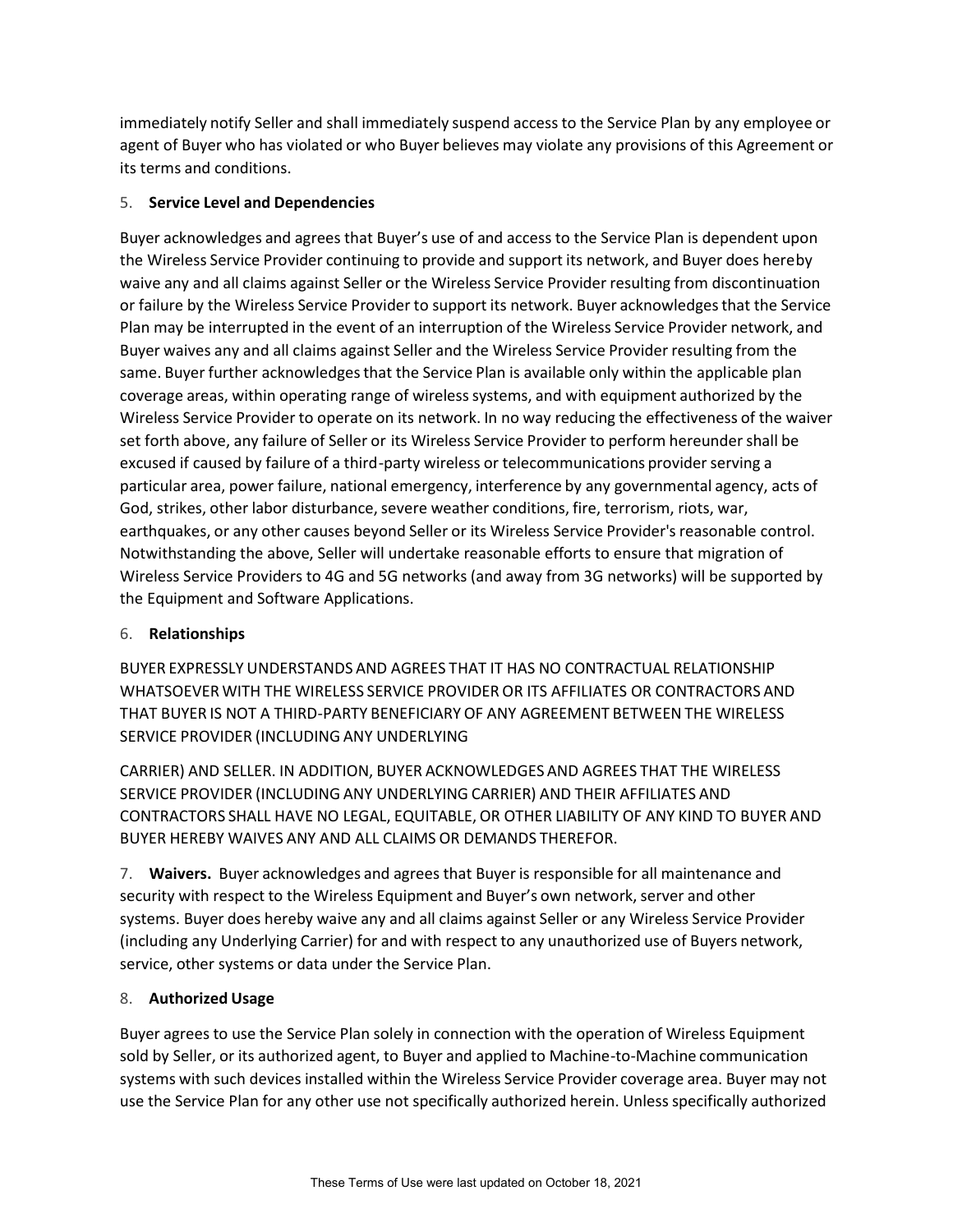by Seller in writing or by a separate contract, Buyer may not sell, rent, lease, distribute, broadcast, sublicense, or otherwise assign this Agreement or any rights to the Service Plan to any third party(ies).

## 9. **Equipment Modification**

Buyer acknowledgesthat Seller provides certified Wireless Equipment to operate in accordance with the Wireless Service Provider's requirementsfor use on its network. Buyer agrees that it will in no way alter the Wireless Equipment, and that doing so may result in termination of the Service Plan by Seller.

### 10. **No Illegal Use and Reservation of Rights**

Buyer may not use the Service Plan for any illegal, unauthorized or fraudulent purpose. Buyer acknowledges that the sale of the Service Plan to the Buyer does not transfer to the Buyer title to or ownership of any intellectual property rights of Seller or its suppliers.

### 11. **Export Regulations**

Buyer acknowledgesthat the export, import, and use of certain hardware, software, and technological data provided under this Agreement is regulated by the United States and other governments and agrees to comply with all applicable laws and regulations, including the U.S. Export Administration Act. Buyer agrees to comply with all export and re-export restrictions and regulations of the Department of Commerce and other United States agencies and authorities, and not to transfer, or encourage, assist or authorize the transfer of the Service or Wireless Equipment to a prohibited country or otherwise in violation of any such restrictions or regulations.

### 12. **Termination**

Seller may, at Seller's option, terminate or suspend any and all of Buyer's rights under this Agreement and discontinue the Service Plan, upon thirty (30) days written notice to Buyer if (i) Buyer fails to comply with any term of this Agreement, or fails to make payment of any amounts due hereunder (including, without limitation, data overage charges), (ii) Buyer uses in excess of Buyer's allotted and allowable data allowance during a periodic billing term (as such allowance is provided in Part I of this Agreement, (iii) if Seller'srelationship with the Wireless Service Provider expires, terminates, or modifies its terms with Seller in such a way that Seller must change the way it provides the Service Plan under this Agreement, as determined by Seller in Seller'ssole discretion, (iv) Buyer files for or is involved in any bankruptcy proceedings, whether voluntary or involuntary, or (v) Buyer fails to comply with the law or requests of governmental entities. In case of termination, Seller may terminate providing the Service Plan to Buyer, Buyer must cease all use of the Service Plan, and Buyer shall ensure that the Wireless Equipment does not register or attempt to register on the Wireless Service Provider's network. Should Buyer fail to ensure that the Wireless Equipment does not register on the Wireless Service Provider's network, then, in such event, Buyer shall be responsible for any and all costs and fees required to be paid by the Wireless Service Provider. Seller's failure to insist upon or enforce strict compliance with this Agreement does not constitute a waiver of any of its rights hereunder or at law or in equity.

Either Buyer or Seller may terminate the Service Plan for convenience at any time upon ninety (90) days prior written notice to the other party. Upon termination by either Party, for convenience, Seller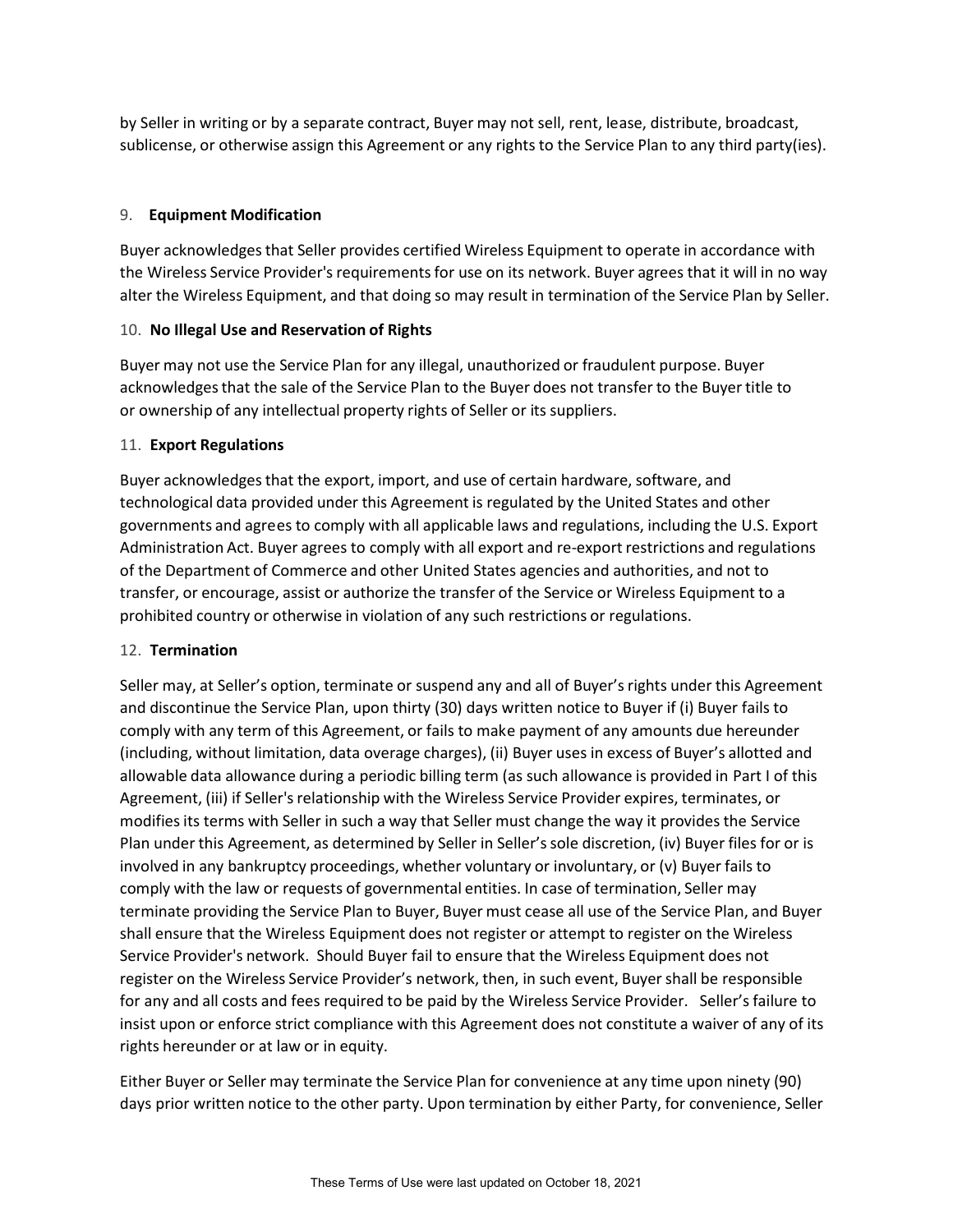shall refund to Buyer a prorate amount of any prepaid Software Fees prepaid by Buyer. Seller shall be entitled to retain (or Buyer shall pay) any and all other payments made or which are due pursuant to this Agreement.

## 13. **Fees**

Buyer acknowledgesthat Seller charges fees and costs for the use of the Service Plan. Seller reserves the right to discontinue providing the Service Plan at any time or to otherwise change the terms and conditions applicable to the Service Plan at any time, but only if Seller experiences an increase in fees charged to Seller by the applicable Service Provider and only to that amount incurred, including, but not limited to, with respect to (a) limiting the amount of data that may be utilized and/or transferred under the Service Plan, and (b) changing the amount and terms applicable for cellular data service charges. Buyer also acknowledgesthat the Service Plan has enforced limits on the amount of data utilized or transferred monthly, which, if exceeded, will result in additional fees to be paid by the Buyer, but only to the extent of the amount that Seller incurs additional expenses and fees by the applicable Service Provider. The initial fees and costs (herein referred to as the **Fees**) to be paid by Buyer under this Agreement are set forth in Part I of this Agreement. The Fees may be modified or increased by Seller at any time upon ninety (90) days prior written notice given to Buyer.

### 14. **Taxes**

Buyer will be responsible, as required under applicable law, for identifying and paying all taxes and other governmental fees and charges (and any penalties, interest, and other additions thereto) that are imposed on it upon or with respect to the transactions and payments under this Agreement.

### 15. **Disputed Charges**

In the event of disputed charges, Buyer must, as soon as practicable following identification of such dispute, but not to exceed 60 days from the due date of the bill, provide written notice to Seller, which shall include the date of the bill, disputed amounts, the reason for the dispute, and any supporting documentation. Both parties will use their good faith efforts to reconcile any disputed charges within 60 days of the date of notification.

### 16. **Disclaimer of Warranties**

THIS SECTION ONLY APPLIES TO THE CELLULAR SERVICE PROVIDED TO BUYER. BUYER EXPRESSLY ACKNOWLEDGESAND AGREES THAT USE OF THE SERVICE PLAN IS AT BUYER'S SOLE RISK. SELLER EXPRESSLY DISCLAIMS AND EXCLUDES ANY IMPLIED WARRANTIES OF MERCHANTABILITYOR FITNESS FOR A PARTICULAR PURPOSE. SELLER HEREBY DISCLAIMS, TO THE FULLEST EXTENT ALLOWED BY APPLICABLE LAW, ANY AND ALL WARRANTIES AND CONDITIONS WITH RESPECT TO THE SERVICE PLAN, WHETHER EXPRESS, IMPLIED OR STATUTORY, OTHER THAN THOSE EXPRESSLY PROVIDED HEREIN. NO ORAL OR WRITTEN INFORMATION OR ADVICE GIVEN BY SELLER OR AN AUTHORIZED REPRESENTATIVEOF SELLER SHALL CREATE A WARRANTY. BUYER ACKNOWLEDGES AND AGREES THAT THE SERVICE PLAN IS PROVIDED TO BUYERON AN "AS IS" BASIS "WITH ALL FAULTS" AND "AS AVAILABLE." THE ACCURACY, TIMELINESS, COMPLETENESS, SUITABILITY,OR AVAILABILITYOF ALL OR ANY ASPECT OF THE SERVICE PLAN IS NOT GUARANTEED, AND IS SUBJECT TO OUTAGES, TERMINATION, AVAILABILITY, RESTRICTIONS, AND/OR INTERFERENCE. NEITHER SELLER NOR THE